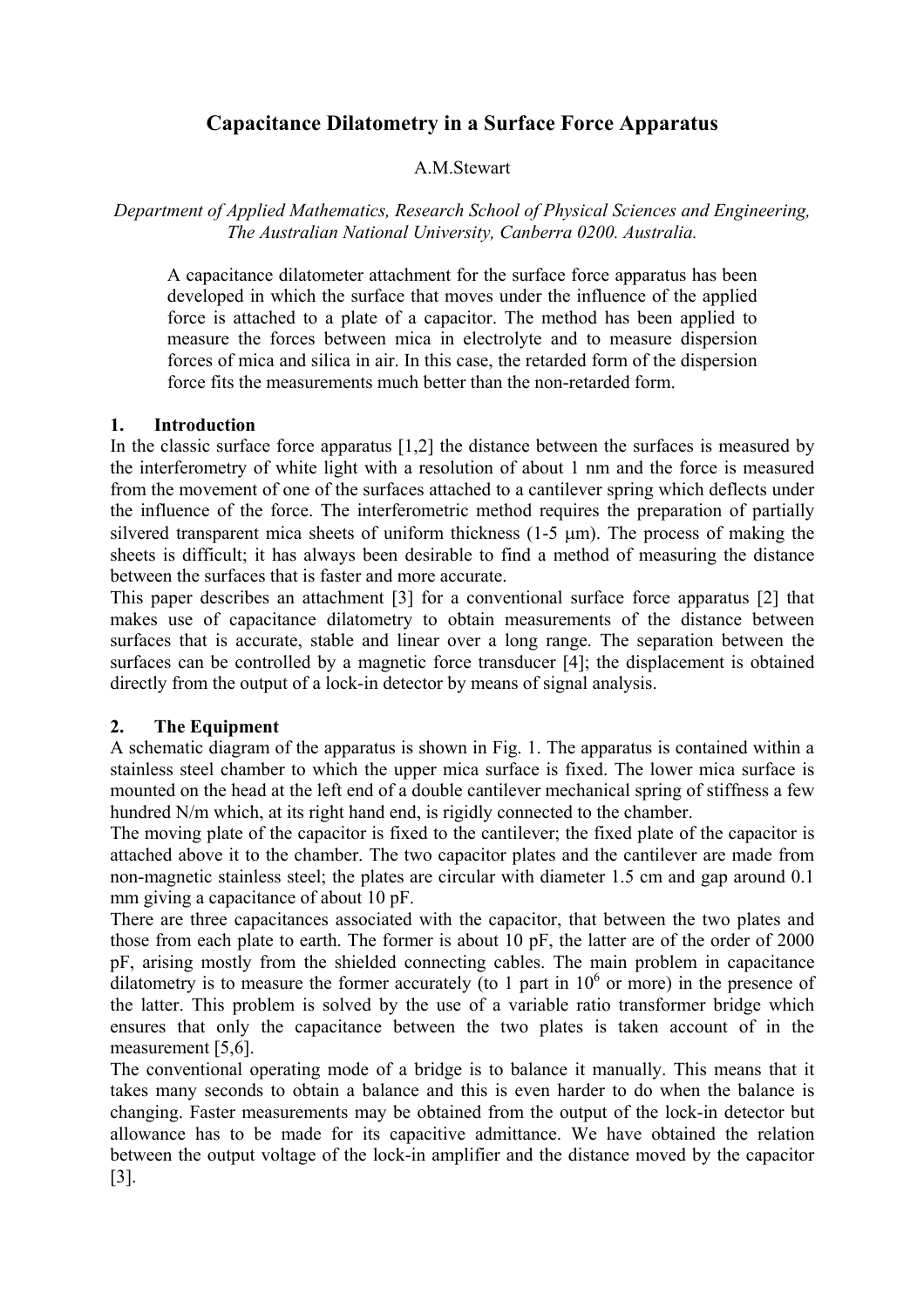The separation between the surfaces is varied by means either of a piezoelectric transducer acting on the upper surface or a magnetic force transducer [4] acting on the lower one.



Fig. 1. Schematic diagram of surface force apparatus with capacitance stage. The lower moving surface is attached to a double cantilever spring, thereby ensuring that the surfaces remain parallel when the spring is deflected. The top plate of the capacitor is fixed to the moving cantilever head, the bottom is stationary.



Fig. 2. Normalised force *F/R* against separation *D* between mica surfaces in pure water. *R* is the radii of curvature of the surfaces. The double layer electrostatic repulsion lies between the fits calculated for constant surface potential (CSP) and constant surface charge (CSC). It is followed by a jump into contact due to spring instability.

### **3. Experimental Results: Mica in Water**

A droplet of pure water was injected between the two mica surfaces and the force measured as a function of separation *D* between them [3]. The adhesive pull-off force in water was 1.2 mN. The area of contact in air between the surfaces was circular with radius 48  $\mu$ m. The results obtained are shown in Fig. 2. It can be seen that at large distances there is an electric double layer repulsion, a jump into contact at 8.2 nm due to spring instability followed by a hard core repulsion. The data are in agreement with those obtained by Pashley [8], except for one feature. The data of Pashley show a jump into contact at 3 nm. The reason for this difference is that the method of measuring displacement with FECO used by Pashley [8] and all others only measures the separation from the point of instability to contact, whereas the method used here measures both that and the distance that the surfaces move when they distort from their initial shape under the forces of adhesion [3, 9].

The electric double layer force was calculated with the non-linear Poisson Boltzmann equation with a surface potential of 150 mV and a Debye length of 140 nm; the van der Waals attraction was given by a non-retarded interaction with a Hamaker constant of  $2.2 \times 10^{-20}$  J. The theoretical curves were displaced outwards from contact by a distance of 5 nm to allow for that part of the jump due to distortion of the surfaces.

The size of the jump is obtained from JKR theory [9] which predicts an adhesive jump of 5.4 nm. Adding this to Pashley's [8] value of the jump of 3 nm gives a total jump of 8.4 nm, in reasonable agreement with our measured value of 8.2 nm. This was the first time that the full physical jump has been directly measured in any surface force experiment.